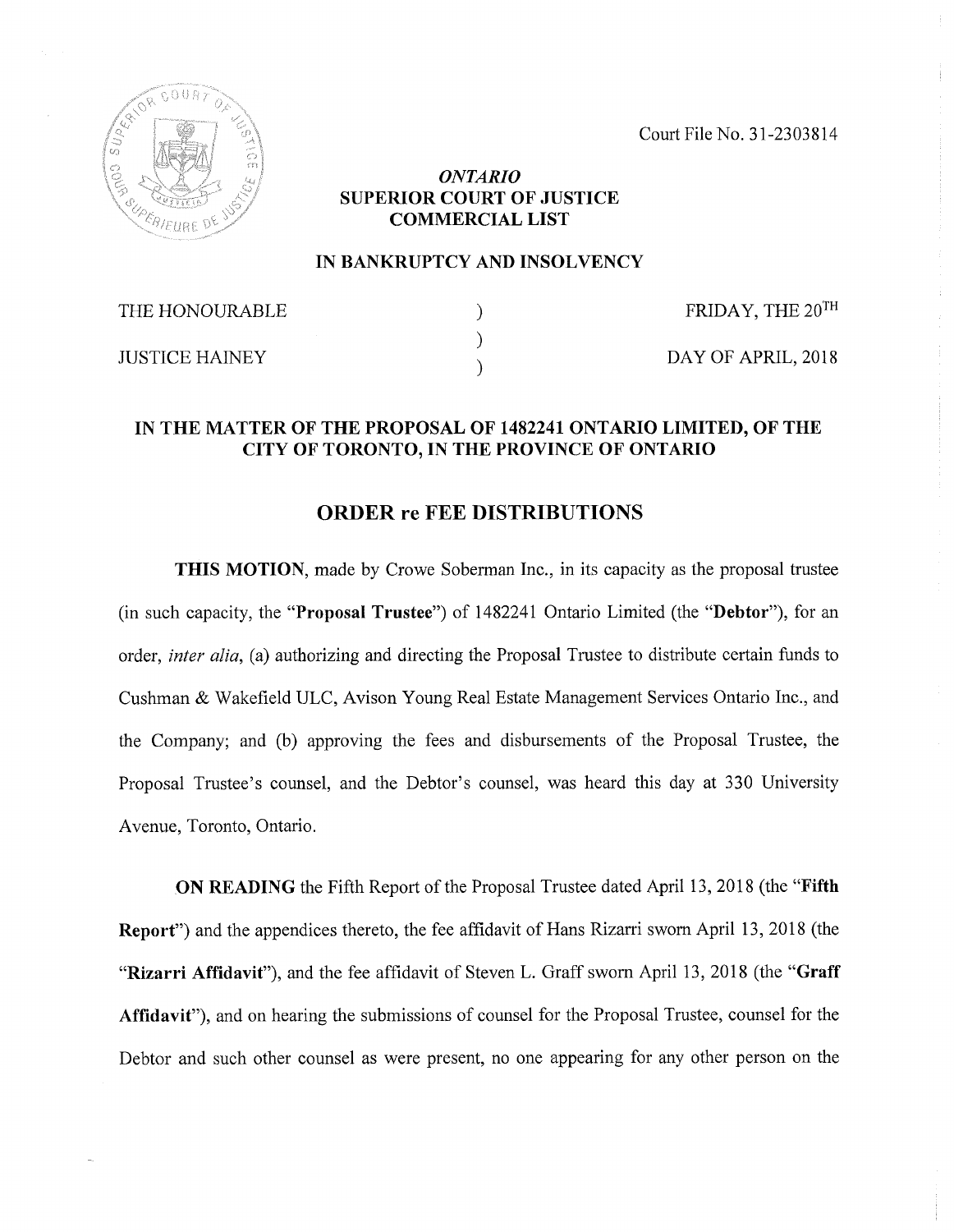service list, although properly served as appears from the affidavit of service of Miranda Spence sworn April 18, 2018, filed,

1. THIS COURT ORDERS that the time for service of the notice of motion and the motion record is hereby abridged and validated so that this motion is properly returnable today and hereby dispenses with further service thereof.

2. THIS COURT ORDERS that the fees and disbursements of the Proposal Trustee as described in the Fifth Report and as set out in the Rizarri Affidavit, be and are hereby approved, and the Proposal Trustee is hereby authorized to pay such fees from the Sale Proceeds.

3. THIS COURT ORDERS that the fees and disbursements of the Proposal Trustee's counsel as described in the Fifth Report and as set out in the Graff Affidavit, be and are hereby approved, and the Proposal Trustee is hereby authorized to pay such fees from the Sale Proceeds.

4. THIS COURT ORDERS that the fees and disbursements of the Debtor's counsel as described in the Fifth Report, be and are hereby approved, and the Proposal Trustee is hereby authorized to pay such fees from the Sale Proceeds.

Haney